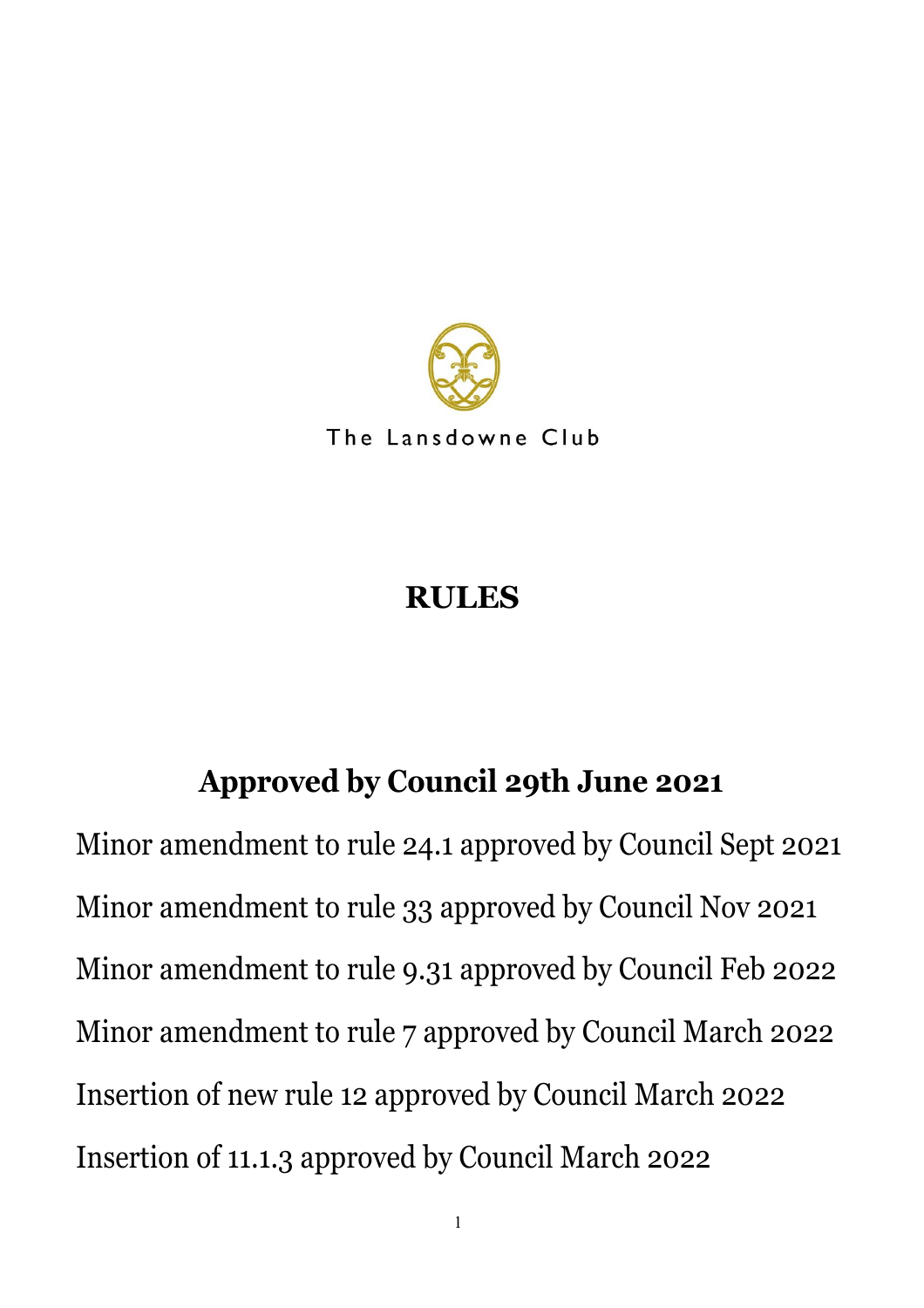# **FOREWORD**

The following Rules refer to the conduct of the Club, its Members and guests. They are made in accordance with powers set out in the Articles of Association of Fitzmaurice House Limited and together they comprise the governing documents of the Club. Both documents are published under the governance section on the Club's website and are provided to all new Members upon their successful election.

# **CORPORATE STRUCTURE**

The Club is Fitzmaurice House Limited ("FHL"), a company limited by guarantee and every Member of the Club is a Member of FHL. The freehold of the building is owned by another company, Lansdowne Club Limited, and approximately 95% of the shares in this company are held by FHL. Thus, the Club is owned by the Members. The Club is a not-for-profit organisation.

The Board of Directors of FHL is called Council and is responsible for the strategic direction and good governance of the Club. Council are full Club Members elected by fellow full Club Members. Council is led by Council Chair and supported by the Deputy Chair and Treasurer. The Chair, Deputy Chair and Treasurer are elected by fellow Council Members from among Council Members.

Council appoint the Chief Executive Officer (CEO), also known as the Club Secretary, who is responsible for the day to day running and operation of the Club and is the main point of contact for Members, employees, and other stakeholders. Council Chair is the only Club Member or Council Member who may direct or instruct employees, including the Club CEO.

Council may make, alter and repeal the Rules as it thinks necessary. The Rules have to be consistent with the Articles of Association and within the powers of Council, as set out in the Articles.

If there is any discrepancy between any of these Rules and any provisions of the Articles of Association, the Articles of Association shall prevail.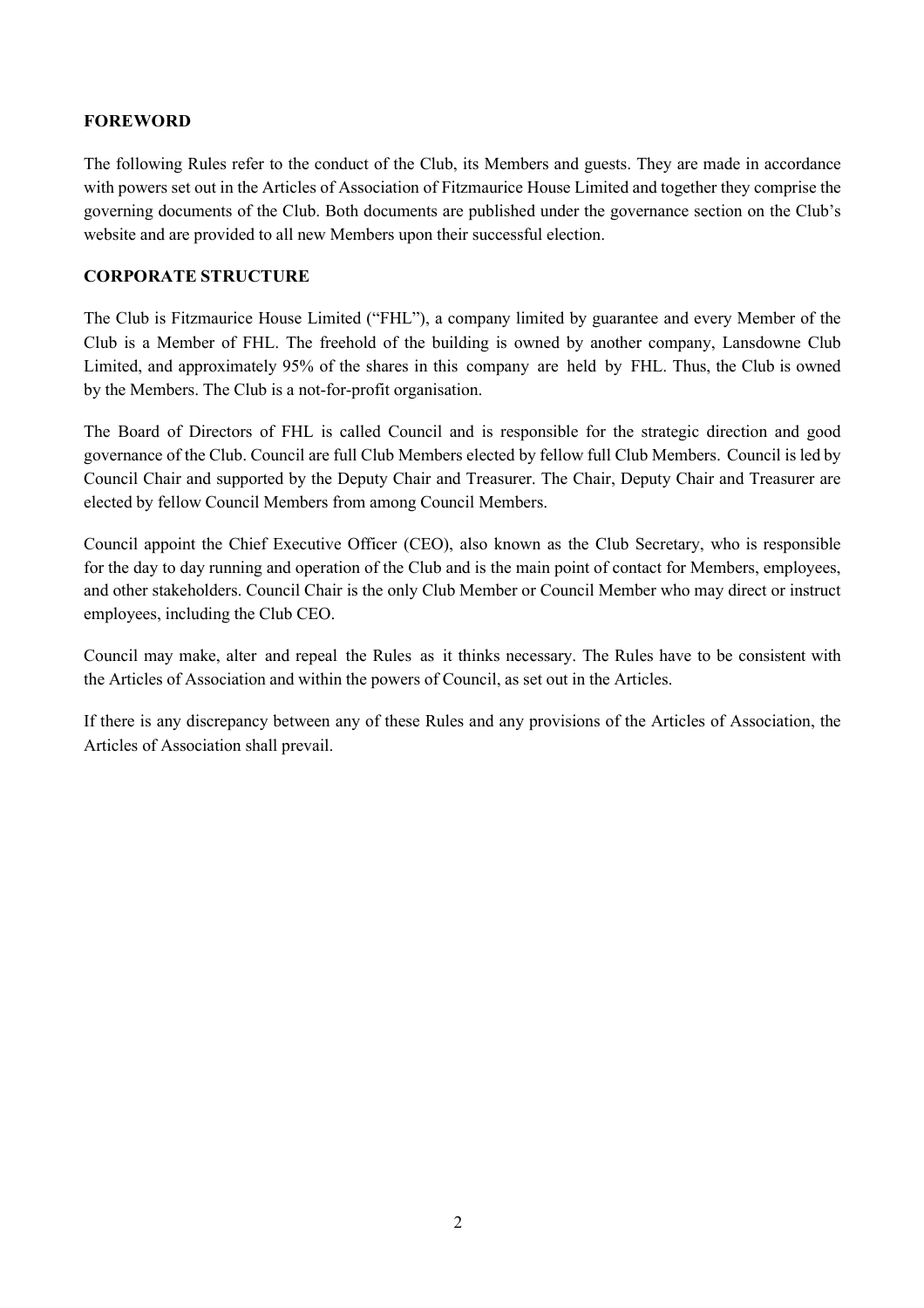# **CONTENTS**

| 1.  |                                                                                  |  |
|-----|----------------------------------------------------------------------------------|--|
| 2.  |                                                                                  |  |
| 3.  |                                                                                  |  |
| 4.  |                                                                                  |  |
| 5.  |                                                                                  |  |
| 6.  |                                                                                  |  |
| 7.  |                                                                                  |  |
| 8.  |                                                                                  |  |
| 9.  |                                                                                  |  |
| 10. |                                                                                  |  |
| 11. |                                                                                  |  |
| 12. |                                                                                  |  |
| 13. |                                                                                  |  |
| 14. |                                                                                  |  |
| 15. |                                                                                  |  |
| 16. |                                                                                  |  |
| 17. |                                                                                  |  |
| 18. |                                                                                  |  |
| 19. |                                                                                  |  |
| 20. |                                                                                  |  |
| 21. |                                                                                  |  |
| 22. |                                                                                  |  |
| 23. |                                                                                  |  |
| 24. | Business Transactions and Use of Phones, Laptops and Other Devices on the Club's |  |
|     |                                                                                  |  |
| 25. |                                                                                  |  |
| 26. |                                                                                  |  |
| 27. |                                                                                  |  |
| 28. |                                                                                  |  |
| 29. |                                                                                  |  |
| 30. |                                                                                  |  |
| 31. |                                                                                  |  |
| 32. |                                                                                  |  |
| 33. |                                                                                  |  |
| 34. |                                                                                  |  |
| 35. |                                                                                  |  |
| 36. |                                                                                  |  |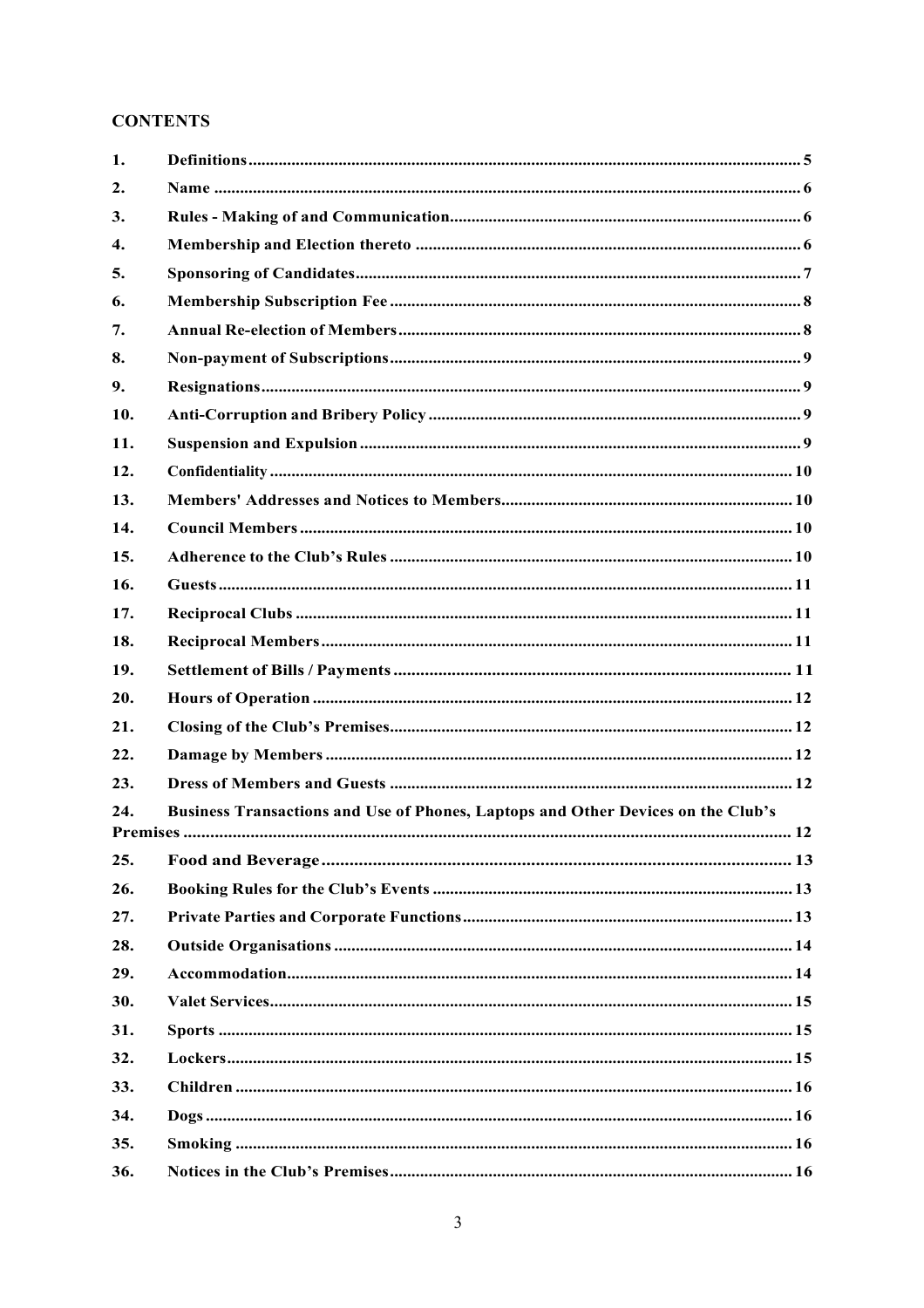| 37. |  |
|-----|--|
| 38. |  |
| 39. |  |
| 40. |  |
| 41. |  |
| 42. |  |
| 43. |  |
| 44. |  |
| 45. |  |
| 46. |  |
| 47. |  |
| 48. |  |
| 49. |  |
| 50. |  |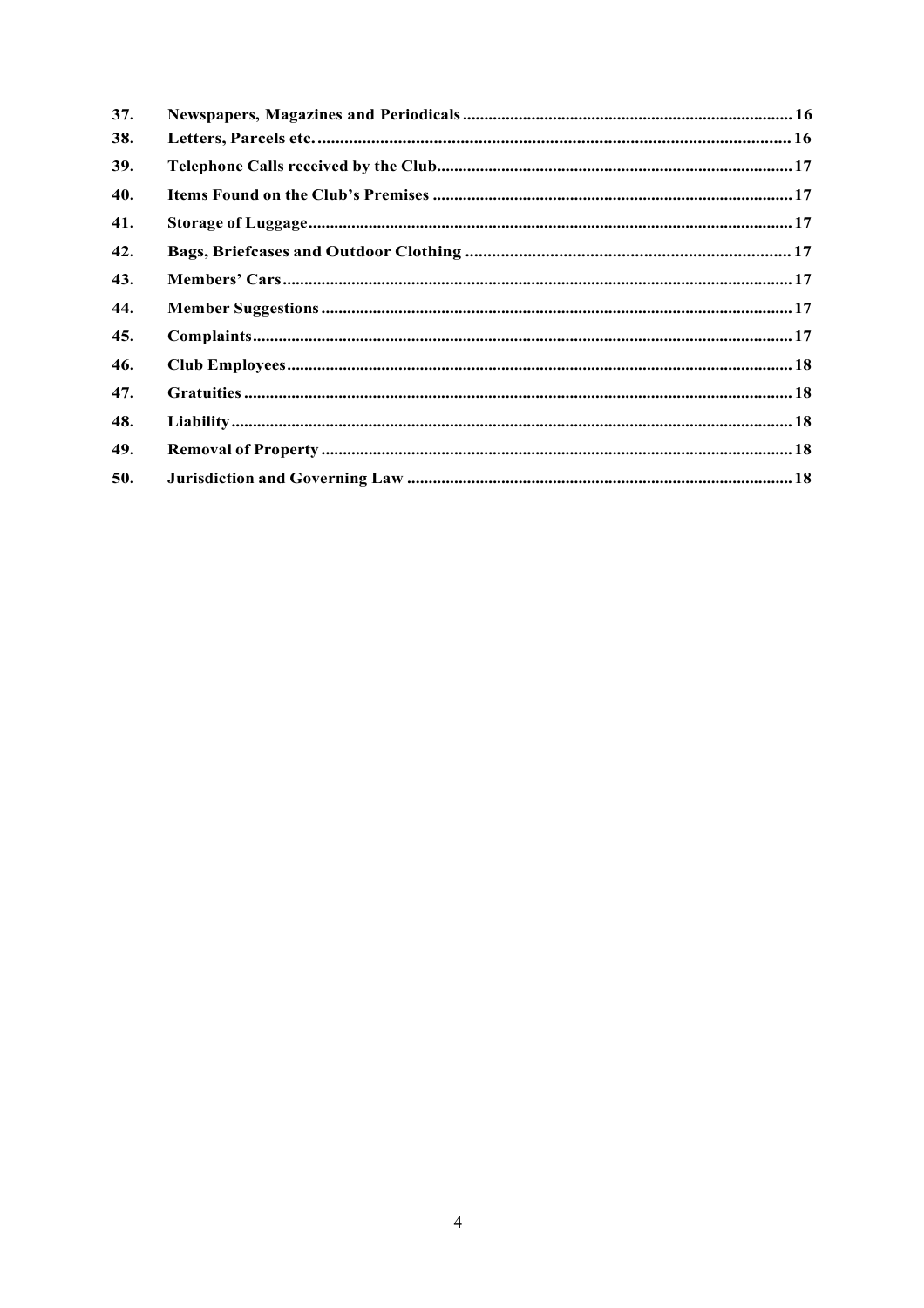#### **RULES**

# <span id="page-4-0"></span>1. **Definitions**

1.1 In these Rules, where the context so admits, the following words and expressions shall have the following meanings:

| " $UK"$            | England, Scotland, Wales, Northern Ireland (excluding the Isle of Man<br>and Channel Islands). |
|--------------------|------------------------------------------------------------------------------------------------|
| "Club"             | Fitzmaurice House Limited, operating as The Lansdowne Club.                                    |
| "Club<br>premises" | 9 Fitzmaurice Place, London.                                                                   |
| "Council"          | the Board of Directors of Fitzmaurice House Limited.                                           |

We have three principal categories of Membership; Town, Country and Overseas.

| "Town"                     | a Member who has residency (owned, rented, shared or company) within                                                                                                                                                                    |
|----------------------------|-----------------------------------------------------------------------------------------------------------------------------------------------------------------------------------------------------------------------------------------|
| <b>Member</b>              | 50 miles of the Club or such other distance as decided by Council.                                                                                                                                                                      |
| "Country"<br><b>Member</b> | a Member who has no residence of any description (owned, rented, shared<br>or company) within 50 miles of the Club as a crow flies or such other<br>distance as decreed by Council. Serving Officers in HM Forces pay<br>Country rates. |
| "Overseas"                 | Resides overseas and has no residence of any description (owned, rented,                                                                                                                                                                |
| <b>Member</b>              | shared or company) within the British Isles.                                                                                                                                                                                            |

In addition, Members are further defined as follows:

| "Full Member" | a full voting Member of The Lansdowne Club in accordance with the<br>Articles of Association and does not include Honorary, Junior, Club 1824,<br>or Temporary Members or any other category of Membership Council<br>may from time to time institute or exclude. |
|---------------|-------------------------------------------------------------------------------------------------------------------------------------------------------------------------------------------------------------------------------------------------------------------|
| "Member"      | any Member of the Club, including Honorary, Junior, Club 1824, or<br>Temporary Members or any other category of Membership Council may<br>from time to time institute or exclude.                                                                                 |
| "Reciprocal   | a Member of another club that has such an arrangement with The                                                                                                                                                                                                    |
| Member"       | Lansdowne Club.                                                                                                                                                                                                                                                   |
| "Membership"  | the period of 12 months starting from the date on which the first                                                                                                                                                                                                 |
| Year"         | subscription became due.                                                                                                                                                                                                                                          |

1.2 Where applicable, the singular shall imply the plural and the masculine shall include the feminine and vice versa.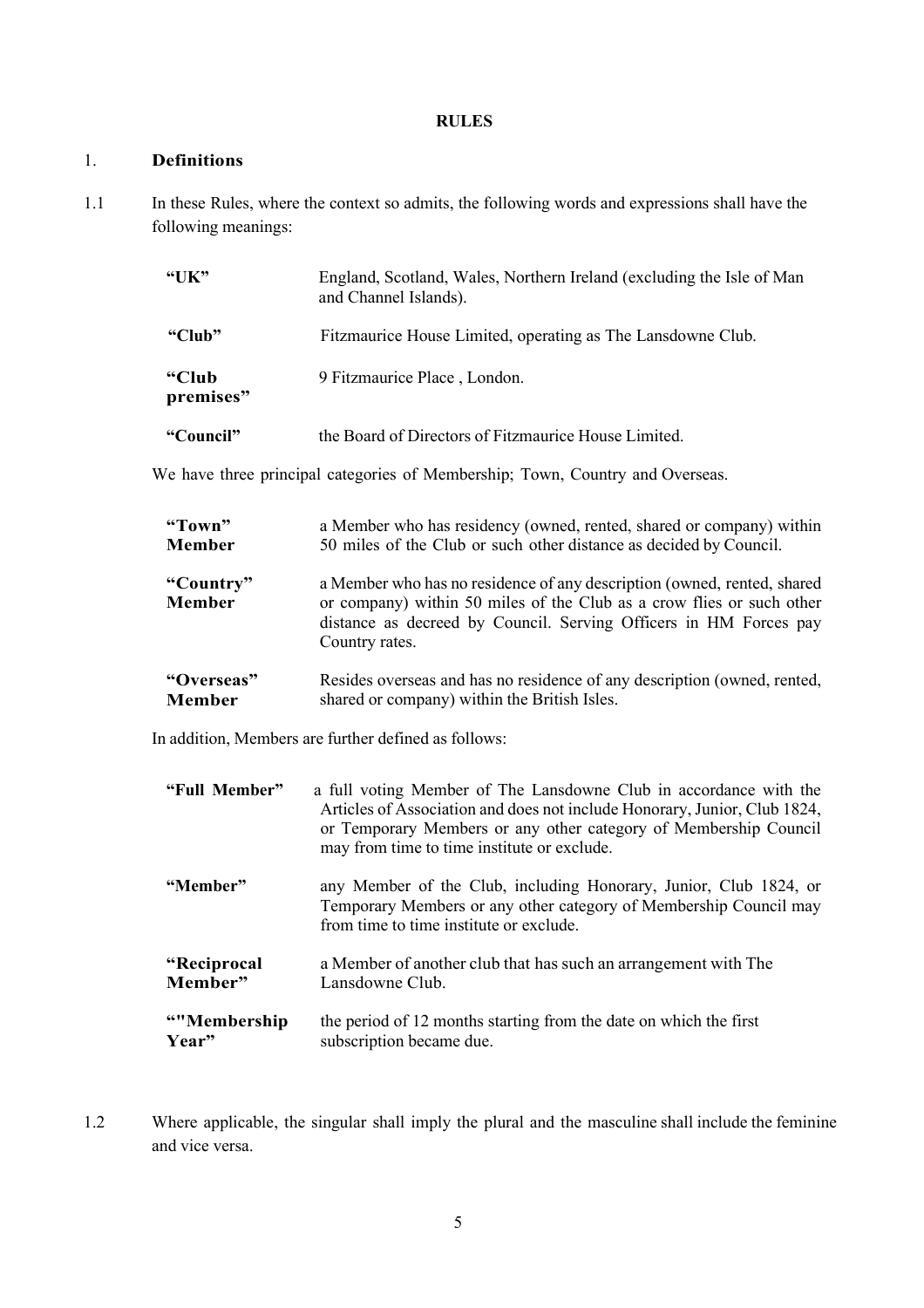## 2. **Name**

The operating name of the Club shall be The Lansdowne Club.

## 3. **Rules - Making of and Communication**

- 3.1 The power to make Rules and to repeal and amend them shall rest with Council whose decision as to the interpretation and application of any Rules shall be final. Any changes are to be posted on Club's noticeboards, published on the Club's website or other methods of communication as Council sees fit.
- 3.2 All Rules shall be binding on Members. Due notification of a Rule having been made, repealed or amended shall be considered to have been given if posted on the Club noticeboard or published on the Club's website.
- 3.3 The Rules shall be printed and made available to download from the Governance section of the Club's website and a copy sent to each newly elected Member, excluding Temporary Members.
- 3.4 Any question as to the interpretation or application of the Rules shall be decided by Council, whose decision shall be final and binding on Members.

## 4. **Membership and Election thereto**

- 4.1 The classes of Membership shall be:
- 4.1.1 Town Over 70, Town Under 70, Town Under 35, Country Over 70, Country Under 70, Country Under 35, Overseas, Club 1824 (18-24), Under 18, serving officers of HM Forces (as for Country), Honorary, and any such other class or classes as Council may from time to time declare.
- 4.1.2 Joint Membership is available for couples who are married or who have entered into a civil partnership. The age of the elder spouse or civil partner shall be the deciding factor in each joint category. The rights attached to each class, the maximum number of Members of each class and the respective entrance fees and annual subscriptions shall be decided by Council, who may waive, reduce, increase or defer an entrance fee or annual subscription, or any part thereof, in particular cases at their discretion.

#### 4.2 **Mode of Election**

The election to every class of Membership shall be in the hands of Council who may elect, or refuse to elect, as they see fit. Two Council Members' votes against shall exclude. Council shall not be called upon to give any reason for refusing to elect a candidate proposed for Membership.

# 4.3 **Honorary Membership**

Honorary Membership, which shall be in the sole gift of Council, may be offered to those Members or other persons, who have made an outstanding and unremunerated contribution to the Club or those who may offer some other contribution to the Club. Honorary Membership shall be awarded for a maximum period of up to three years and is subject to an annual review. Council may in its absolute discretion, choose to withdraw Honorary Membership at any time. Honorary Membership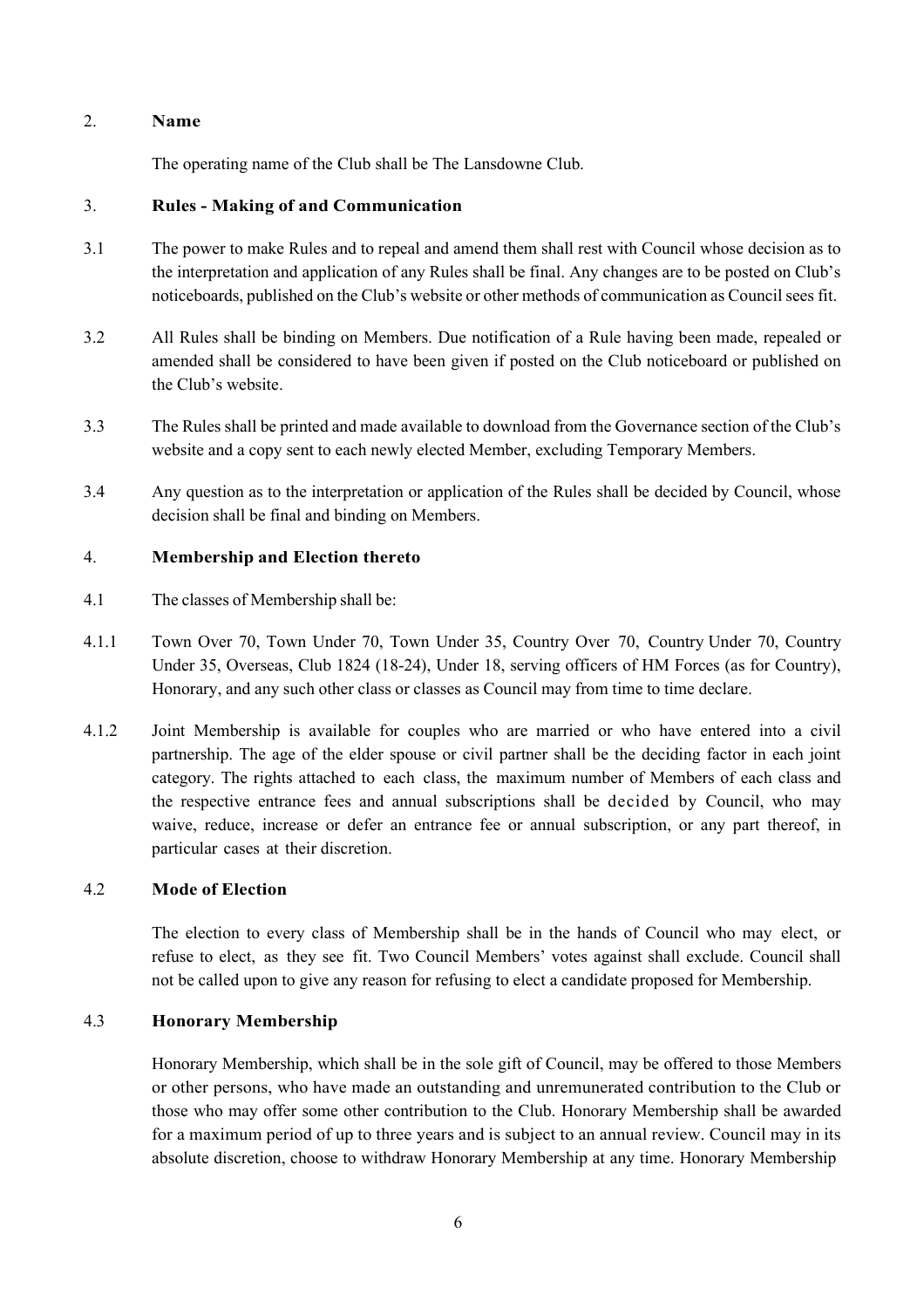for Council or Committee Members may not be awarded by virtue of such appointment and or contribution.

# 4.4 **Temporary Membership**

- 4.4.1 Council may at its discretion grant Temporary Membership to friends of Members, candidates awaiting election and *bona fide* Members of other clubs with whom reciprocal arrangements have been established. Such Membership shall be granted for periods not exceeding three calendar months. The CEO's office shall process all requests for Temporary Membership. The CEO, when not on duty, may authorise the Duty Manager to grant Temporary Membership for periods not exceeding 48 hours.
- 4.4.2 The names of Temporary Members shall not be added to the Register of Members and no Temporary Member shall be a company law Member of FHL.

# 5. **Sponsoring of Candidates**

# 5.1 **Candidates for Membership**

- 5.1.1 The proposer and seconder must be from a Membership category other than Junior, Club 1824, Temporary, Honorary or Reciprocal Members. Unless exceptional circumstances exist (about which Council would wish to be informed), the proposer and seconder must have completed a full year of Membership.
- 5.1.2 The candidate should be personally well known by their proposer and seconder, both of whom are required to complete the relevant forms in the candidate's application pack stating how long they have known the candidate and providing any relevant information in support of their belief that the candidate is suitable to become a Member. The proposer must also agree to accept responsibility for the candidate's conduct and behaviour while on the Club's premises and prior to their election as a Member; this may include the failure to settle outstanding bills.
- 5.1.3 Application for election must be made in writing (including by email) on the Club's forms and be signed by the candidate.
- 5.1.4 If the application is found to contain any misrepresentation which, in the opinion of Council, is material and wilful, the Member, if already elected, shall be expelled and his or her name shall be deleted from the Register of Members. Disciplinary action may be taken against the proposer and seconder.
- 5.1.5 If either the proposer or seconder ceases to be a Member before the candidate's date of election, the candidate may be required to find a new proposer or seconder.

# 5.2 **Candidates for Junior and Club 1824 Membership**

1824 Membership is available to anyone joining the Club between the ages of 18 and 20 inclusive. Candidates applying to join Club 1824 must do so prior to turning 21 years of age. This will provide Membership for up to seven years, or until the age of 24 inclusive. Those applying for Membership having turned 21 years of age but not yet 35 years of age would qualify for the Under 35 category.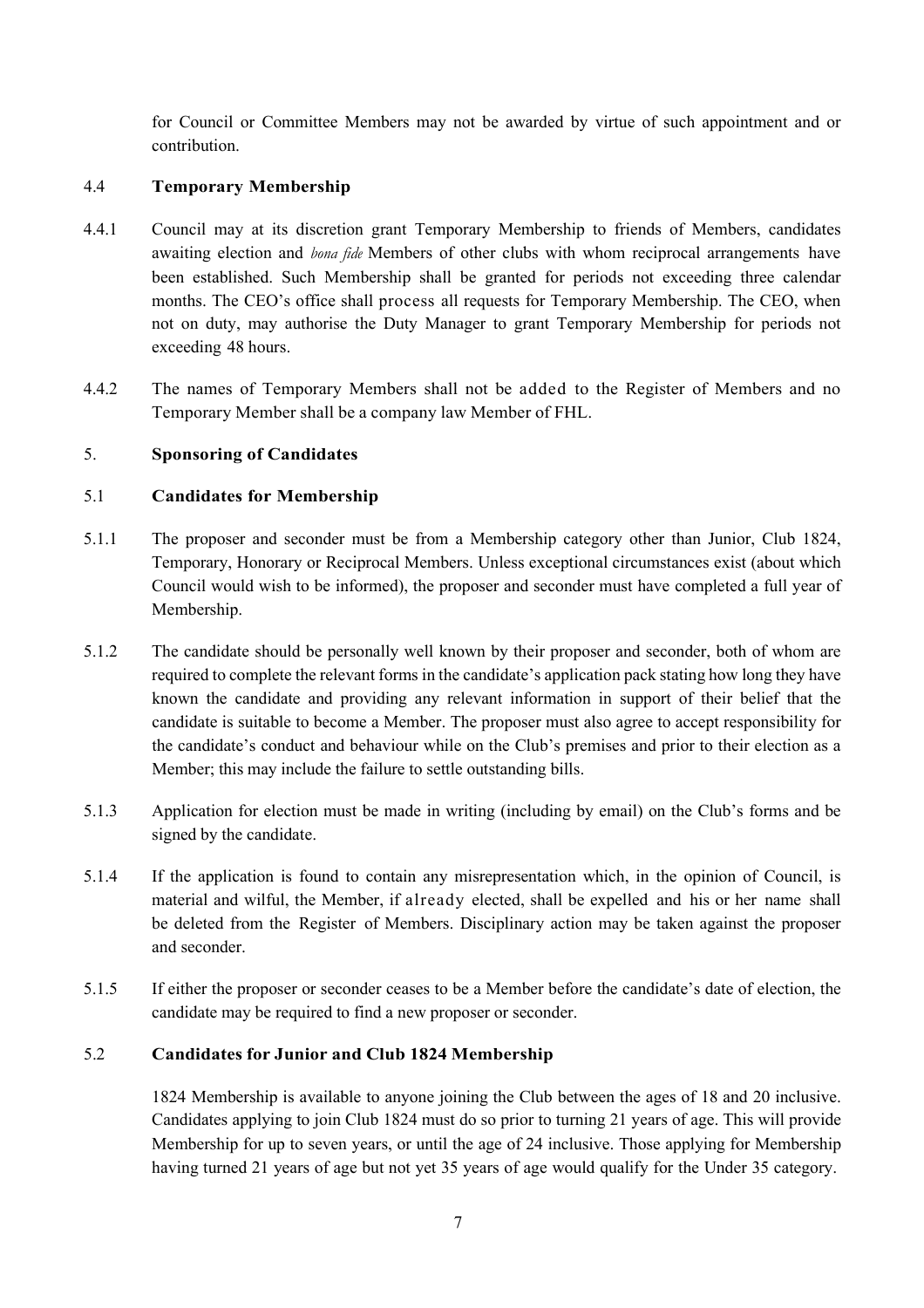Junior (under 18) Membership is available to dependents of existing Full Members who are between the ages of 12-17 inclusive.

## 5.3 **Candidates without a Proposer or Seconder**

- 5.3.1 When a candidate is unable to find both a proposer or seconder in accordance with Rule 5.1.1 they must attend an Application Panel.
- 5.3.2 When a candidate is unable to find a seconder, they may be interviewed by the CEO who may recommend to Council that they are admitted without the need for a seconder or an Application Panel or they may be referred to an Application Panel.

## 6. **Membership Subscription Fee**

- 6.1.1 The entrance fee and first annual subscription shall be paid by direct debit. Overseas Members may pay by cheque, debit card, credit card or bank transfer and lodged with the Membership office prior to election, should they not have a British bank account.
- 6.1.2 All subsequent Membership subscriptions, except those of Temporary Members, shall be paid annually by variable direct debit. Overseas Members may pay by cheque, debit card, credit card or bank transfer should they not have a British bank account.
- 6.1.3 The subscription paid on the anniversary of election shall be valid and unalterable for a year. The Membership category to which that Member belongs will be determined by that Member's age and residence at the time of their renewal. If a Member changes category during the ensuing year no rebate of subscription will be given. Similarly, the Club will not demand any fee increase until the next anniversary of election. Prospective Members will be required to provide a proof of their primary address (e.g. a government issued letter, bank statement or utilities bill no older than three months) as part of their application, and Members may be required to provide an updated proof of address periodically. The Club reserves the right to use third parties to check primary address details. If a Member is found to have wrongfully advised of their address to benefit financially from a cheaper subscription rate, that Member will be expelled.

# 7. **Annual Re-election of Members**

Election to Membership (except in the cases of Temporary Membership and Club 1824) shall be for a period of one year but every Member is deemed to stand automatically for re-election annually at the end of their Membership year in the category appropriate to their age and place of residence at that time unless they have given due notice of resignation (see Rule 9 ). The name of every Member whose Membership year is about to end may be considered by Council who may re-elect or refuse to re-elect any such Member as they in their absolute discretion see fit. Two Council Members' votes against shall exclude. Council shall not be required to give any reason for not reelecting a Member and a person not re-elected shall cease to be a Member at the end of their current Membership year and shall not be brought into the Club as a guest. Notice by email and by registered or recorded post shall be sent to any Member who has not been re-elected notifying them of the fact.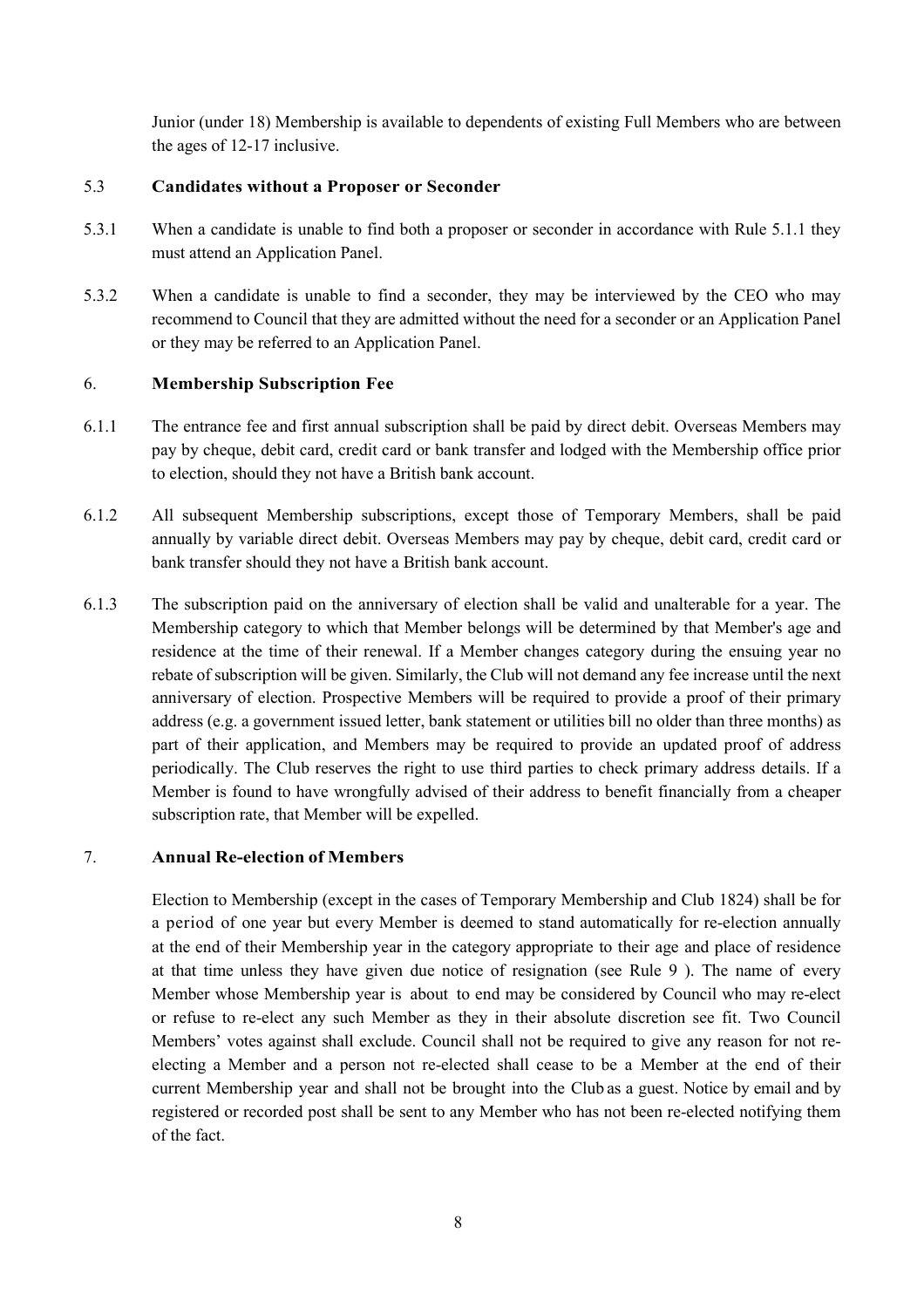## 8. **Non-payment of Subscriptions**

- 8.1 Notice shall be sent to any Member who fails to remit the amount of their subscription on the due date. If payment is not made within the following two months, they will automatically cease to be a Member and shall be struck off the Register of Members. It is the responsibility of the Member to be aware of their renewal date and ensure that sufficient funds are available in order for full payment to be made on time.
- 8.2 The CEO may reinstate a Member upon payment of the arrears if satisfactory reasons are presented for the delay in payment.

# 9. **Resignations**

- 9.1 A Member who wishes to resign must notify the CEO (via the Membership team) of their intention in writing or by email. Unless the notification shall have been given one calendar month before the end of their Membership year, they will be subject to re-election under Rule 7 and the subscription collected as normal.
- 9.2 Resignation shall be effective at the end of the resigning Member's Membership year.
- 9.3 As direct debits (or standing orders) can only be cancelled on the instruction of the Member concerned, the responsibility for this cancellation rests solely with the Member.

# 10. **Anti-Corruption and Bribery Policy**

The Club will conduct all business in an honest and ethical manner and will take a zero-tolerance approach to bribery and corruption. The Club's Anti-Corruption and Bribery Policy shall be displayed on the Club's website and shall apply to all members of The Lansdowne Club, including those who are members of Council or members of committees, in how they conduct themselves towards each other and toward employees as well as those who have roles in the governance of the Club.

# 11. **Suspension and Expulsion**

- 11.1 A Member shall automatically and immediately cease to be a Member if:
- 11.1.1 A receiving order is made against them, or they make any arrangement or composition with their creditors.
- 11.1.2 They are convicted of any arrestable criminal offence (other than an offence under road traffic legislation in the United Kingdom for which a fine or custodial penalty of 14 days or less is imposed).
- 11.1.3 The CEO & Club Secretary or, in their absence, the Duty Manager, has the authority to immediately suspend Members/Reciprocal Members in the event of any gross misbehavior.
- 11.1.4 However, Council shall have the power, at its discretion, to reinstate them.
- 11.2 Should a Member behave within or outside of the Club in a manner which, in the opinion of Council, is injurious to the character, reputation or interests of the Club, or commit any infraction of the Rules of the Club, Council shall, after an opportunity for explanation has been afforded, have absolute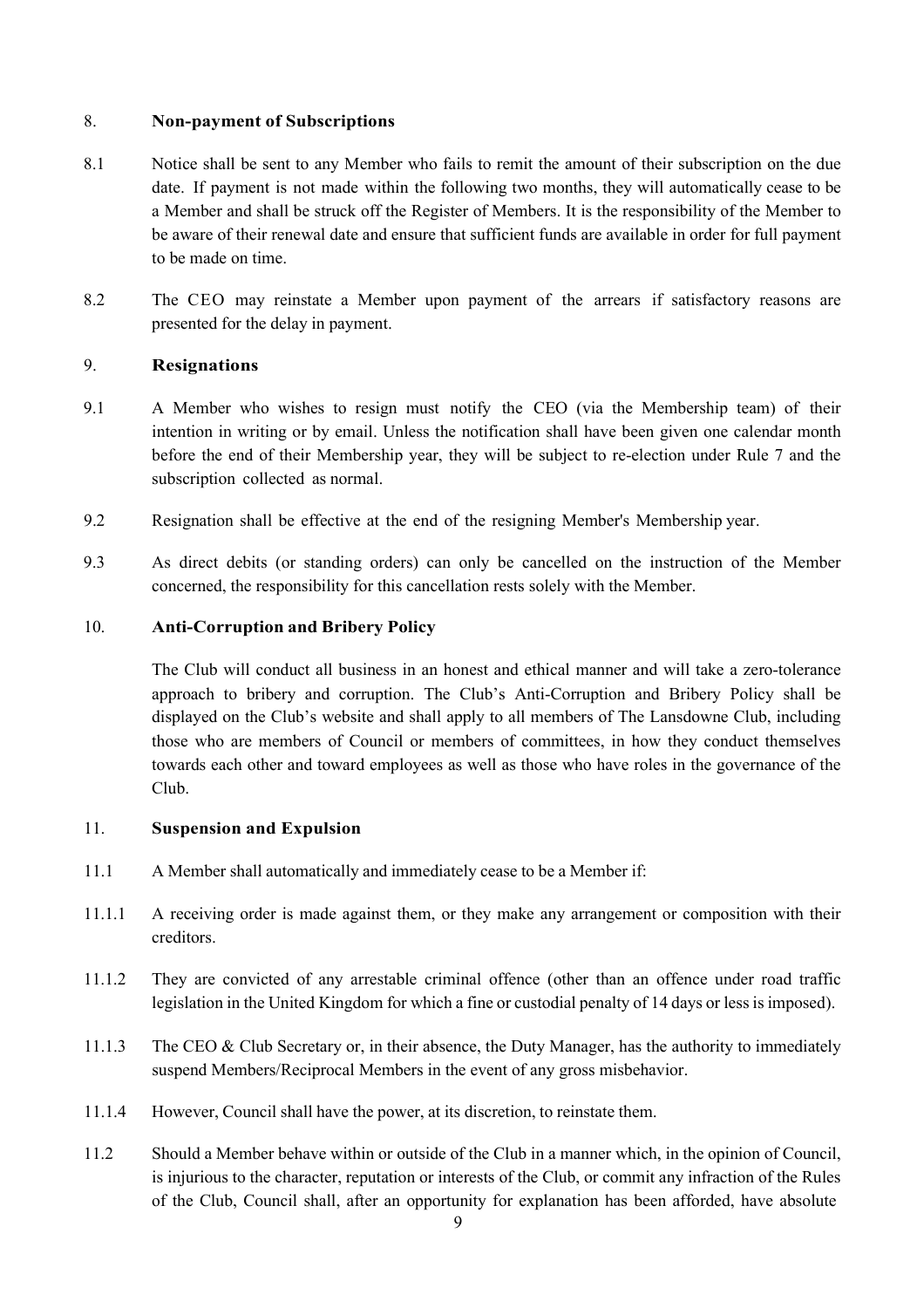power to caution or suspend the Member or request their resignation and, if the Member does not resign within one week after such a request, Council may forthwith expel them and strike their name off the Register.

- 11.3 If Council decide that the offence of a Member is sufficient to warrant their immediate expulsion it is empowered to expel them forthwith.
- 11.4 Any person ceasing to be a Member of the Club in accordance with this Rule shall forfeit their entrance fee and subscription payment and shall not be introduced as a guest.

# 12. **Confidentiality**

- 12.1 No communication of Club affairs, including the names of fellow members or employees shall be made by any Lansdowne Member to the external world such as the media/social media without the prior authority of the Club CEO & Secretary.
- 12.2 Members in breach of this Rule are liable to suspension or immediate expulsion in accordance with Rule 11.
- 12.3 Members whose actions whether personally or publicity in the opinion of the Council cause the name of the Club to be brought into disrepute shall be liable to suspension or expulsion in accordance with Rule 11.

# 13. **Members' Addresses and Notices to Members**

- 13.1 The Club shall send to each Member, upon initial election, a copy of the Rules then in force. Members are responsible for keeping up to date with the Club's Rules thereafter, via the Club's website and noticeboards.
- 13.2 Every Member shall communicate their permanent address to the Club and notify them in writing of any temporary or permanent change of address. The Club shall not be responsible for any consequences should a change in address not be communicated.

# 14. **Council Members**

14.1 Members of Council, with the exception of Council Chair, are not to direct or instruct employees in the daily execution of their duties.

# 15. **Adherence to the Club's Rules**

- 15.1 All Members of Council are expected to assist in ensuring that the Rules of the Club are observed. They may, and are entitled to, approach Members, Members' guests and Reciprocal Members who fail to observe the Rules and, reporting the matter to the Duty Manager and/or CEO if thought necessary.
- 15.2 Employees are asked by Council to enforce the Club's Rules, including those related to dress code and use of telephones or business use, to ensure the standards expected by the Club remain high.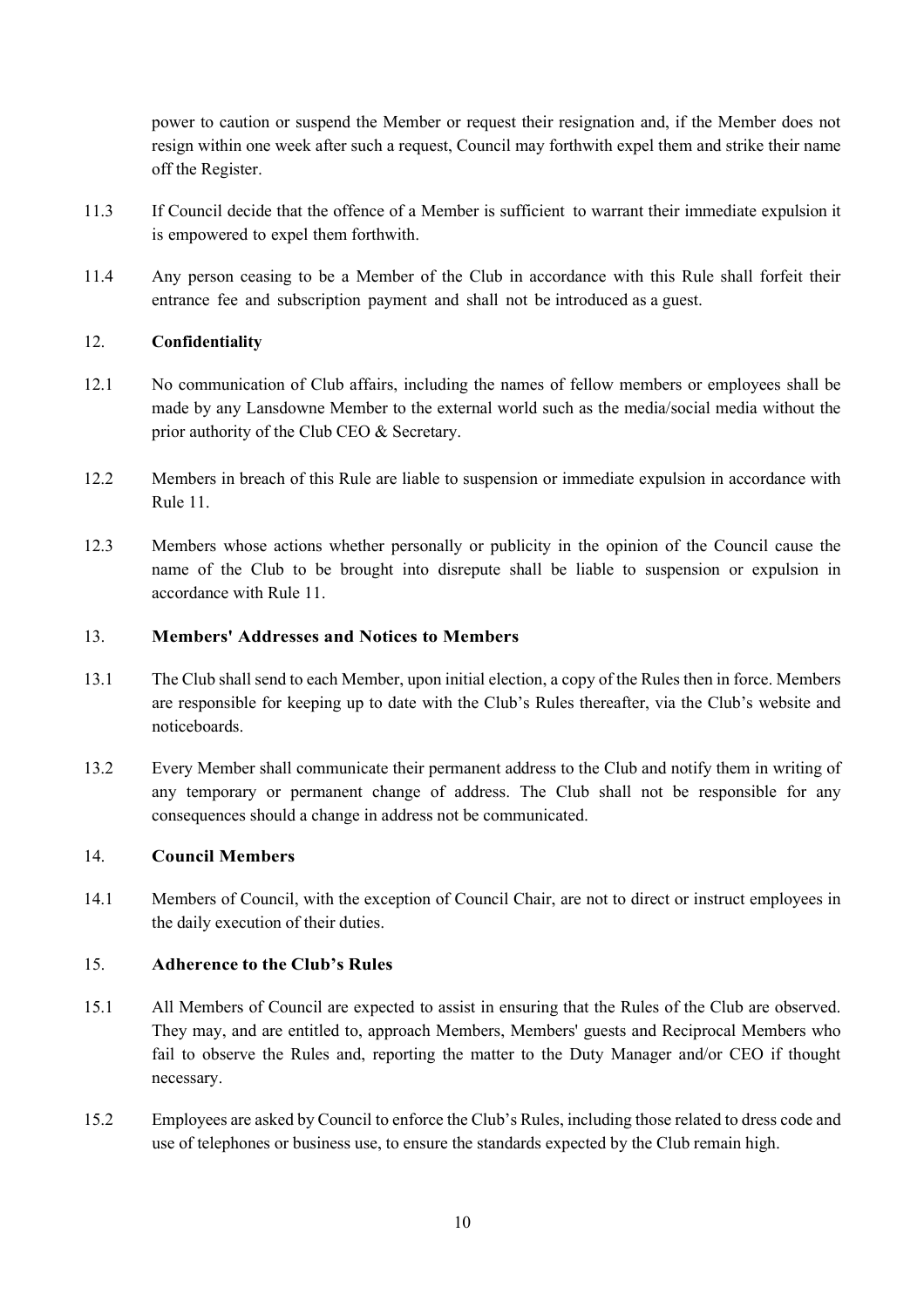#### 16. **Guests**

- 16.1 Members may introduce non-residential guests into the Club's premises, but they must accompany them and be responsible for their behaviour. Guests, unless resident, may not order refreshments and they must leave the Club's premises at the same time as, or before, the Members introducing them.
- 16.2 Guests may make payment to the Club directly for refreshments or services/facilities, but the introducing Member is personally responsible for settling any outstanding unpaid accounts for use made of the Club by their guests whether corporate or individual.
- 16.3 Council may limit the number of guests on special occasions and may refuse admission to any guest at any time without giving a reason.
- 16.4 Persons staying in the Club as a guest of a Member will be made temporary Members for the duration of their stay, for which a charge will be made. However, the introducing Member will be responsible for their conduct and any expense incurred; if resident guests fail to pay their bills then the introducing Member will be liable for discharging the amount.
- 16.5 Members under the age of 18 years may not invite guests to the Club nor take accommodation for guests without the permission of the CEO.

## 17. **Reciprocal Clubs**

A Member may use other clubs with which the Club has reciprocal arrangements, and a list of these clubs is published on the Club's website. Members are to obtain an up-to-date card or letter of introduction from the CEO (via the Membership team) before each visit and are to settle their bills before departure from the reciprocal club. Letters of introduction to other clubs are usually only valid for a period of three months, although each reciprocal club may have its own policy. Any instances of poor behaviour at a reciprocal club, may result in the Member being expelled from the Club and removed from its premises.

# 18. **Reciprocal Members**

Members of other clubs with which the Club has reciprocal arrangements may only use the sports facilities of the Club for a period of up to 30 days within a calendar year. Use of all other Club facilities should be in the spirit of reciprocity and a card or letter of introduction from the Secretary (or equivalent) of their club is required in all instances before reciprocity is extended. Members of reciprocal clubs may not book themselves or others, tickets for events held at or organised by the Club.

# 19. **Settlement of Bills / Payments**

19.1 It is the Members' responsibility to ensure that sufficient funds are available in order for full payment to be taken on request. Members must pay by cash, cheque, debit card, or credit card for all their requirements at the Club premises unless they have a Member charge account. Those occupying bedrooms may charge to their room account for their requirements during their stay and must settle their bills before departure or once the total bill reaches £1,000, whichever is first. Any expenses incurred by guests will be the responsibility of the introducing Member. If a resident guest fails to pay their bill then the introducing Member will be responsible for discharging the amount.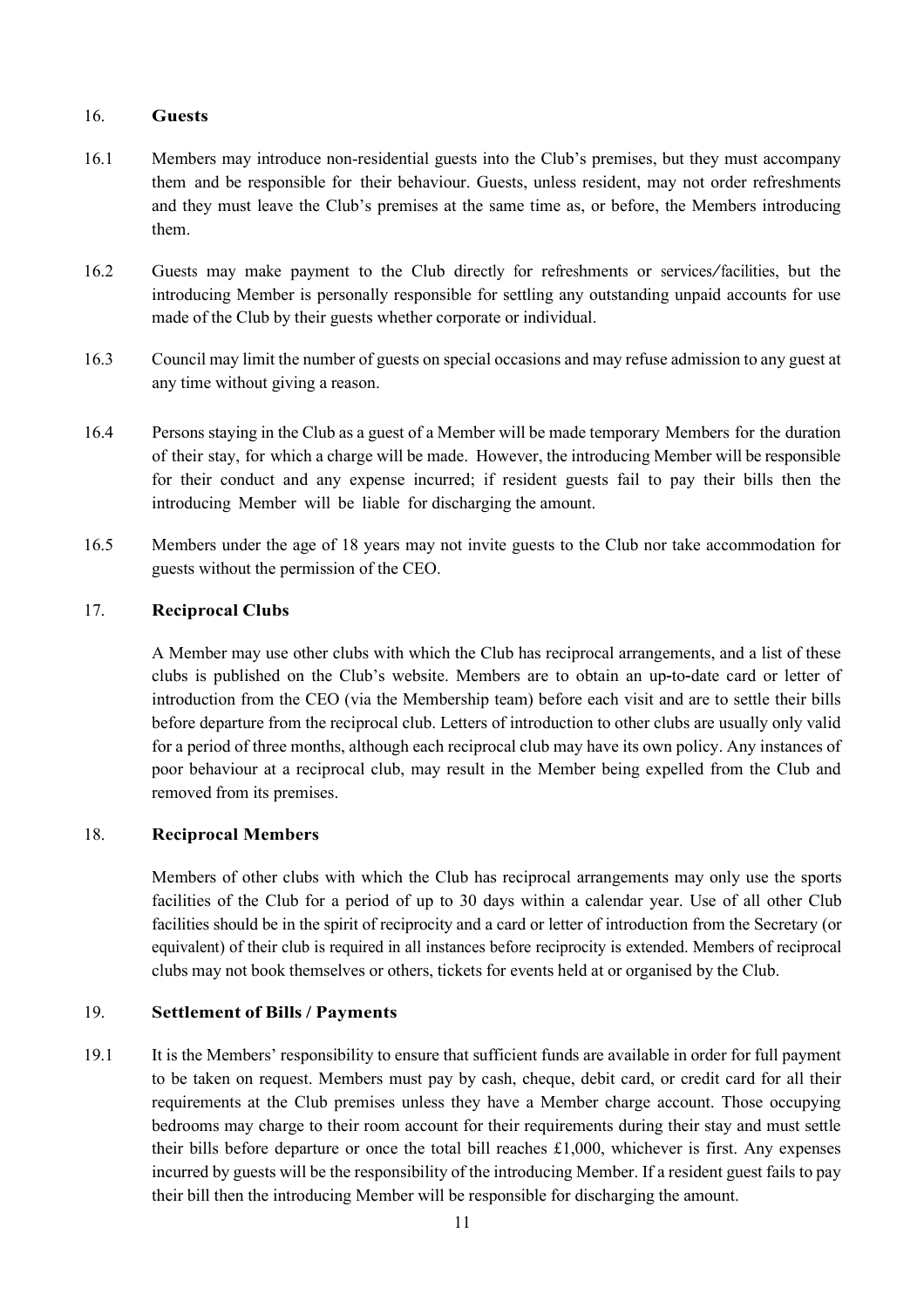- 19.2 Cheques: If a Member pays for services by a cheque which is not honoured, the Member may be required to furnish a written explanation to Council and may be disciplined by them under Rule 11.
- 19.3 Charge accounts: A Member charge account facility is available to all Members with a UK bank account. Members requesting a charge account facility agree to be bound by the scheme's terms and conditions. A charge account is granted on provision that a direct debit is in place to clear the account balance on a monthly basis. Direct debit instructions should not be cancelled without notification. Failed direct debit payments will incur penalty fees and charge accounts will be suspended until payment received. Failed direct debit payments may also result in further repercussions for the Member and their proposer or seconder.

## 20. **Hours of Operation**

The hours during which Members and their guests may remain in the public rooms or non-resident Members admitted to the Club's premises shall be prescribed by Council.

## 21. **Closing of the Club's Premises**

Council may at any time close the Club's premises or part thereof.

## 22. **Damage by Members**

Any Member breaking or otherwise damaging the Club's property may be called upon to make good or pay for such damages. Members are expected to take good cate of fixtures, fittings and furniture and only use them for the purpose intended.

#### 23. **Dress of Members and Guests**

- 23.1 Members are responsible for the dress of their guest(s) at all times and in all public areas.
- 23.2 The dress code for different areas of the Club may change from time to time as determined by Council. Information will be displayed on the Club's website and at the Club on noticeboards and may change periodically, as determined by Council. Members are responsible for keeping up to date with the relevant information and are expected to follow the instructions displayed. Any refusal to comply with the requirements displayed will be treated as a breach of the Club's Rules.

# 24. **Business Transactions and Use of Phones, Laptops and Other Devices on the Club's Premises**

- 24.1 Members may not carry on a profession, trade, business or like occupation on the Club's premises, nor use the name or address of the Club for such purposes, or cause letters to be addressed to them otherwise than in their own name. With exception and by prior agreement of Council, those members who lease a specific space from the Club may operate a service from that space only, but no business address may be registered at the Club with Companies House or with HMRC for tax or business purposes.
- 24.2 The use of telephones, laptops and business papers at the Club is restricted. Areas of the Club designated for business use, such as the Business Centre and other designated spaces may change from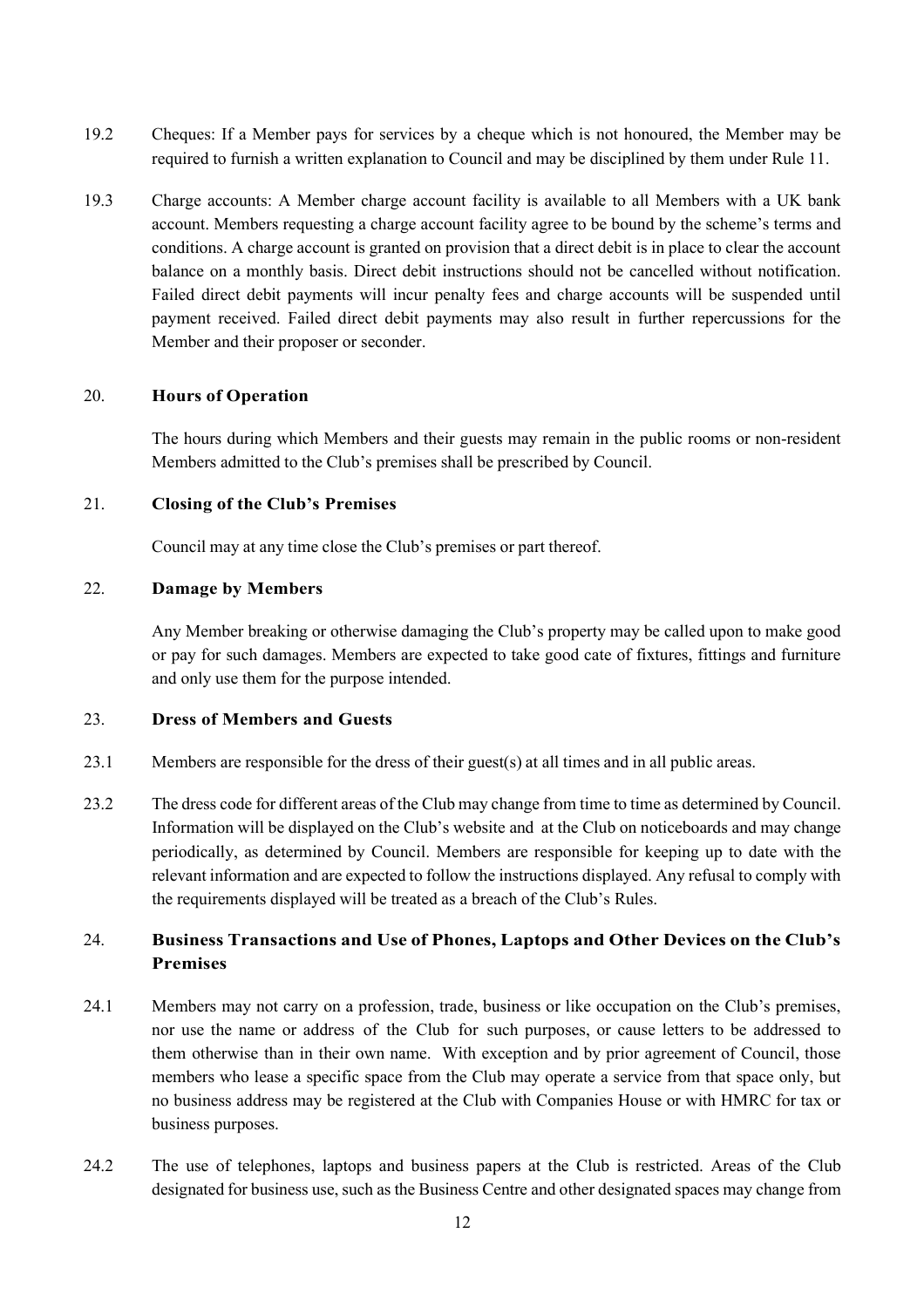time to time as determined by Council. Information about use of phones, laptops and other portable business or office equipment, as determined by Council, will be displayed on the Club's website and at the Club on noticeboards and may change periodically. Members are responsible for keeping up to date with the relevant information and are expected to follow the instructions displayed. Any refusal to comply with the requirements displayed will be treated as a breach of the Club's Rules.

# 25. **Food and Beverage**

- 25.1 The hours of operation for the food and beverage outlets shall be displayed within the Club and published on the Club's website.
- 25.2 Tables in the Dining Room may be reserved.
- 25.3 Members may be restricted as to the number of guests introduced into the food and beverage areas.
- 25.4 The number of guests attending TGI Friday (6pm to 8pm) in the Courtyard is limited to four guests per Member, unless a reservation for the Dining Room is held in which case more may be admitted only by prior arrangement with the Club.
- 25.5 Guests may not be seated or served unless the host Member is present or the guest is a resident. The Member, or the guest if they are resident, shall always be responsible for the final settlement of any outstanding bill.
- 25.6 No outside food or drink is to be brought into the Club.

#### 26. **Booking Rules for the Club's Events**

The following Rules apply for the booking of all the Club's events:

- 26.1 No bookings will be accepted as confirmed unless they have been paid for in full by cash, cheque, debit card, credit card or authorisation has been given to charge to a Member's Charge Account.
- 26.2 If a booking is cancelled between three to seven days prior to the event, 50% of the ticket price will be refunded. Thereafter there will be no refund.
- 26.3 For cancellations within three working days of the event, the full ticket price will be payable.

## 27. **Private Parties and Corporate Functions**

- 27.1 Members may apply to the Club for the hire of rooms for lunches, dinners, dances, cocktail parties and wedding receptions, as well as business meetings, conferences and presentations etc. All bookings for Members, Reciprocal Members and guests will be bound to the terms and conditions of event bookings.
- 27.2 Employees are asked by Council to enforce the Club's Rules, including those related to dress code for private parties and corporate functions to ensure the standards expected in the Club remain high.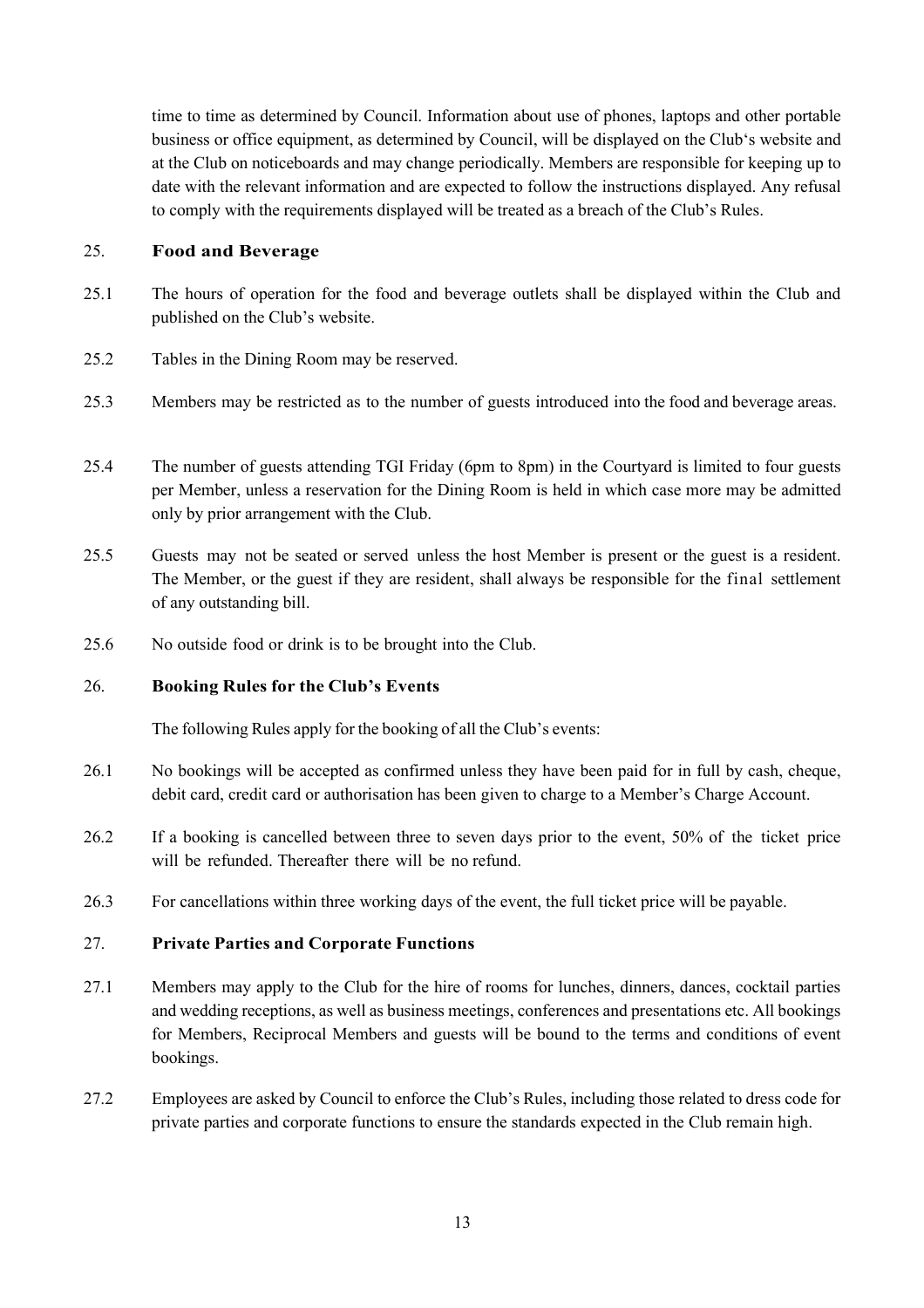#### 28. **Outside Organisations**

- 28.1 Subject to normal amenities being maintained, Council shall have the right to allocate rooms to outside organisations for whatever period is deemed fit.
- 28.2 No Members should invite outside organisations, groups or individuals to engage in business or services which are provided by the Club.

# 29. **Accommodation**

- 29.1 The bedrooms are for the sole use of Members, Reciprocal Members or guests and may be reserved up to six months in advance. For Rules on children, please see Rule 33.
- 29.2 The procedure for making reservations is asfollows:
- 29.2.1 Reservations for the same or the following night may be made by telephone or by personal application at Reception.
- 29.2.2 Reservation requests for other nights may be made by telephone, email or via the online booking system. Reservations may be placed no more than six months in advance.
- 29.2.3 All reservations will be confirmed by email.
- 29.2.4 The Club will not be responsible for a booking which has not been acknowledged in such a way.
- 29.2.5 All reservations must be guaranteed by debit card, credit card or Member's Charge Account by 6pm two days prior to arrival; otherwise, the reservation may be released. All reservations made via the online reservation system are considered confirmed with the Member's billing account but Members without a charge account will need to contact the Club to guarantee the booking with a valid debit or credit card.
- 29.2.6 All reservations for guests must be made by the Member in writing and payment made by debit or credit card or by the Member's Charge Account.
- 29.2.7 Cancellations are permitted until 12 noon two days prior to arrival, otherwise a cancellation fee of one night's accommodation will be charged.
- 29.2.8 Cancellations must be made in writing. If a Member needs to cancel or amend their booking they should contact the Reservations department.
- 29.2.9 Multiple reservations (block bookings) made three months or more in advance must be cancelled by 12 noon at least five days prior to the date of arrival or the cancellation fee of up to two night's accommodation may be charged.
- 29.2.10 Any Member who has previously cancelled 20 nights or more in a calendar year will be required to pay a £50 per night cancellation fee for each subsequent night cancelled.
- 29.3 Bedrooms will be available from 2pm and must be vacated by 11am on the day of departure, otherwise a late departure fee will be charged.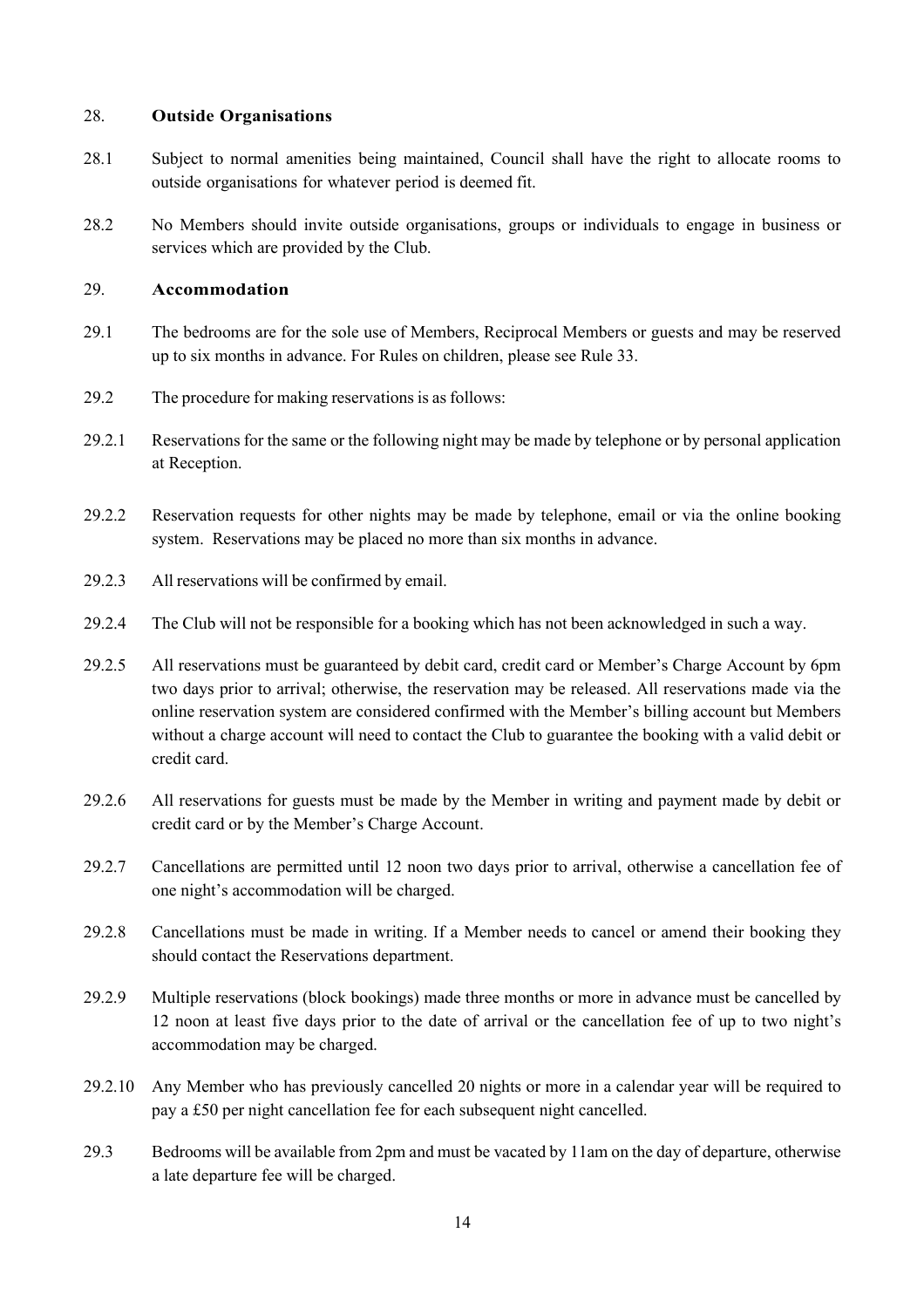- 29.4 When exceptional circumstances require notice to be given to the occupant of a room to vacate it, such notice may be delivered to them personally or placed on their dressing table no later than 10.30am on the day on which it is to take effect. The room must be vacated within two hours of such notice.
- 29.5 A Member who is ill may be required to vacate his or her bedroom if, in the opinion of a doctor, the CEO or Duty Manager, such a course is recommended.
- 29.6 No strangers are to be admitted to the bedrooms or bedroom floors without the express permission of the CEO or Duty Manager. A Member occupying a suite may entertain other Members or guests in the sitting room.
- 29.7 The CEO or, in their absence, the Duty Manager, has the authority to request Members, Reciprocal Members and guests to vacate their bedrooms and leave the Club in the event of gross misbehaviour or unreasonable noise.

## 30. **Valet Services**

Members may not call upon employees for assistance in packing or unpacking or for special work, though help will be given when possible.

## 31. **Sports**

31.1 The Rules relating to squash, swimming, fencing, snooker, studio and gym use and other sports and games will be displayed on the Club's website and at the Club on noticeboards and may change periodically, as determined by Council. Members are responsible for keeping up to date with the relevant information and are expected to follow the instructions displayed. Any refusal to comply with the requirements displayed will be treated as a breach of the Club's Rules.

# 32. **Lockers**

- 32.1 A limited number of private lockers are available in the sports area for Members to hire. The fees payable are dependent on the size and location of the locker and are subject to change year on year. Fees due are payable via direct debit only.
- 32.2 Lockers may be rented by all Town and Country Members but, owing to their limited number, not by Overseas Members or Temporary Members.
- 32.3 Members may hire one locker only and must agree to the Club's terms and conditions upon the commencement of the arrangement.
- 32.4 If a Member does not wish to renew the hire of their locker, they must inform the Club in writing one month before the annual rent becomes due; otherwise, they will be liable for that rent.
- 32.5 Lockers may not be passed to other Members but must be returned to the Club when not in use.
- 32.6 When a locker is given up, the Member must immediately remove their contents and return the locker key to the sports reception within 30 days. Any left items will be removed and stored at the expense and risk of the owner with notice being sent to him by the Sports Manager.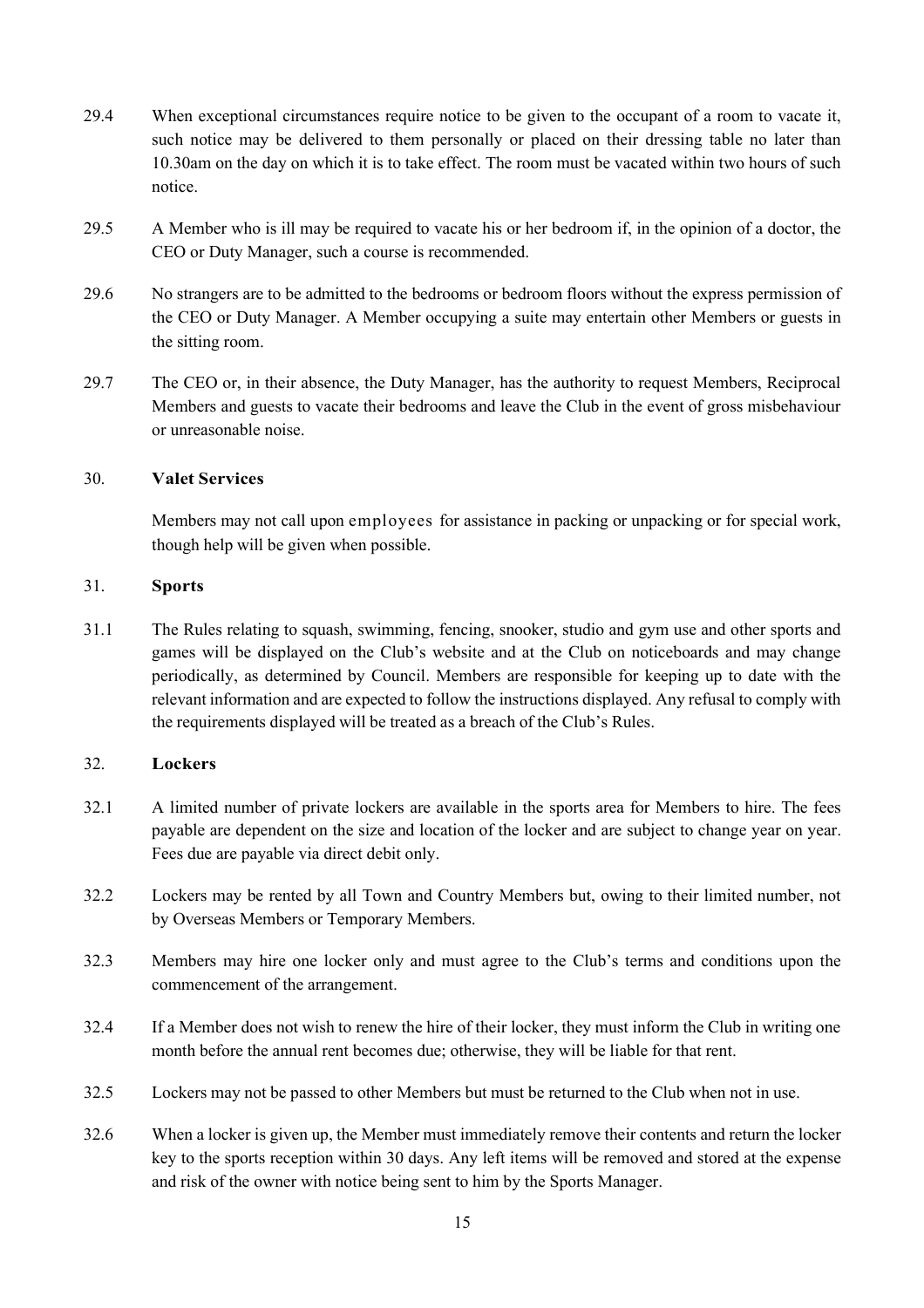- 32.7 A Member who loses their key will be charged for a replacement key.
- 32.8 Continued use and renewal of a locker is subject to the usage criteria being met and maintained throughout the year.

### 33. **Children**

33.1 Our Club provides an inclusive space for all Members including those with families of all ages. We welcome children (including babies and toddlers) at the Club. The Club defines Children as those aged under eighteen years. All Members are responsible for their Children (or any guests who are Children) at all times and in all areas. Members who wish to run events for parents and children are most welcome to make bookings via our Events Team. The Clubs' rules regarding children will be displayed on the Club's website and at the Club on noticeboards and may change periodically. Members are responsible for keeping up to date with the relevant information and are expected to follow the Club's rules as displayed. Any refusal to comply with the requirements displayed will be treated as a breach of the Club's Rule's.

## 34. **Dogs**

No dogs or other animals are allowed in the Club's premises except for guide dogs.

# 35. **Smoking**

Smoking, including e-cigarettes, vape pens, pipes and cigars, is only permitted in the Club's designated external smoking area, as determined by Council, and which may change at different times of the day or week and in such instances non-smoking signs will be displayed.

## 36. **Notices in the Club's Premises**

No posters, placards, advertisements or notices of any kind shall be put up in the Club premises without the permission of the CEO.

## 37. **Newspapers, Magazines and Periodicals**

No newspapers, periodicals or books may be removed from the Club's premises and Members are requested to leave newspapers and periodicals in the room in which they found them and return all books to their proper place. The Club's periodicals and newspapers may not be taken to the bedrooms. Members requiring newspapers in the bedrooms must order them from Concierge.

## 38. **Letters, Parcels etc.**

- 38.1 No letters or parcels addressed to a Member shall be given up to any other person except with the written authority of the addressee.
- 38.2 Letters and parcels addressed to a Member at the Club's premises will not be forwarded and will be disposed of after a seven-day period.
- 38.3 All letters arriving by post for Members staying in the Club shall be delivered to their bedroom.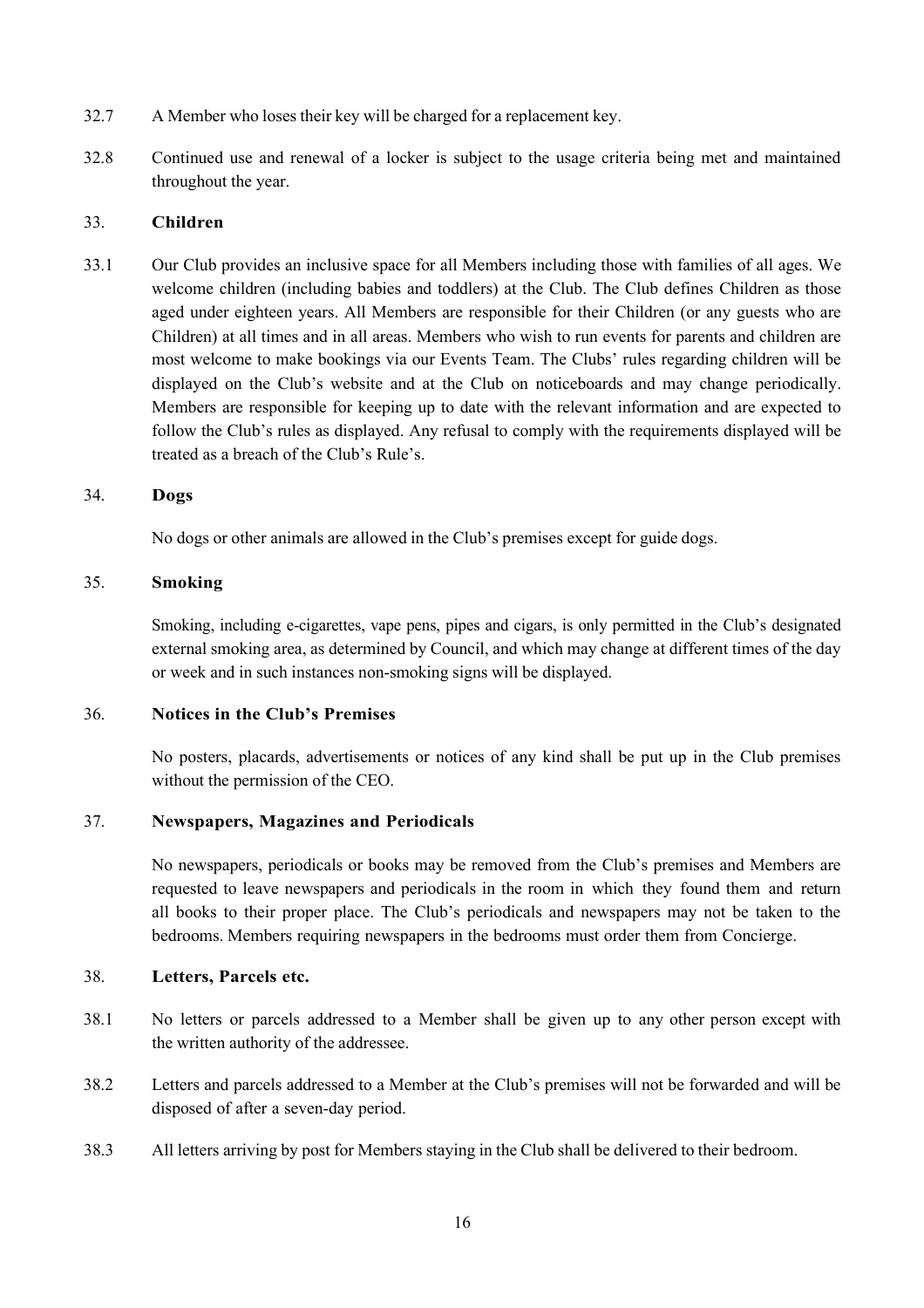## 39. **Telephone Calls received by the Club**

- 39.1 A Member who is expecting a call should keep Reception and Concierge informed of their movements so that they can be quickly found. Concierge may not leave the entrance hall unattended whilst locating Members.
- 39.2 All charges for telephone calls, other than those made from bedrooms, must be paid for at Reception or the Concierge Desk.

## 40. **Items Found on the Club's Premises**

A list of items found on the Club's premises shall be entered into a register. Articles not claimed at the expiration of six months may be disposed of as the CEO sees fit.

## 41. **Storage of Luggage**

- 41.1 Luggage shall not be left in the entrance hall or in any of the public rooms of the Club but shall be taken immediately on arrival to the guest's bedroom or to the luggage room in the basement if space is available, for a short period at the owner's risk. Priority is given to Members who are resident in the Club's premises.
- 41.2 Luggage may be left in the luggage room for no longer than ten days, except with the CEO's permission. After this time, items will be disposed of following suitable notice given to the owner.

## 42. **Bags, Briefcases and Outdoor Clothing**

- 42.1 Bags (other than handbags), briefcases and rucksacks shall not be brought into any public room with the exception of those rooms designated for business use. They shall be left in the Cloakroom in the Crush Hall or outside the Dining Room.
- 42.2 Outdoor clothing such as coats, scarfs and hats, if not being worn shall be left in the Cloakroom in the Crish Hall or outside the Dining Room.
- 42.3 Items of value may also be deposited at the Porters' Desk for safekeeping.

### 43. **Members' Cars**

The Club's employees cannot be held responsible for a Member's car parked outside the Club; neither for their safety from theft nor infringement of parking regulations.

#### 44. **Member Suggestions**

Members wishing to put forward suggestions should do so in writing to the CEO or by completing and submitting a comments sheet available from the Crush Hall.

#### 45. **Complaints**

45.1 Complaints regarding any aspect of the Club are to be made to the CEO, and details of how to do this can be found on the Club's website.